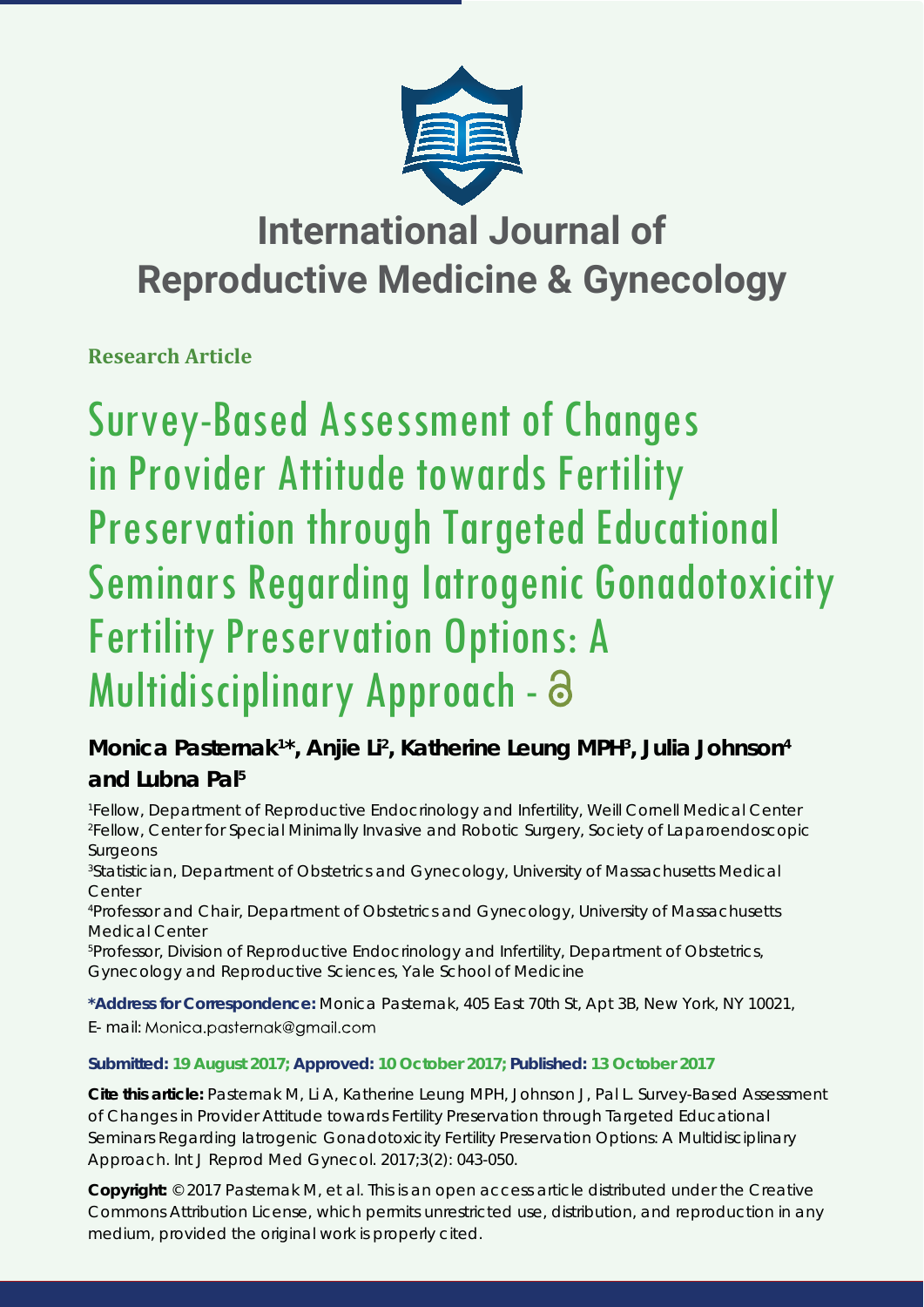### **ABSTRACT**

**Objective:** To evaluate the utility of a targeted lecture in improving FP awareness amongst clinicians.

**Design:** This is a dual institution, prospective survey-based study assessing if an educational lecture can increase the likelihood of FP consideration, discussion, and referral.

**Setting:** University of Massachusetts and Yale-New Haven Hospital

**Patients:** N/A a total of 147 pre- and post-lecture surveys were collected and analyzed.

**Intervention:** A lecture-style educational session providing information regarding Fertility Preservation (FP) options is effective in imparting FP knowledge to clinicians.

**Main Outcome Measures:** Pre- and post-lecture survey evaluating clinician-perceived practice patterns were addressed with questions regarding consideration of, discussion of and referral for fertility preservation.

**Results:** 81.2% of clinician respondents reported their patients rarely or never initiate FP discussion. Post-lecture, the likelihood of respondents to consider FP increased from 12.5% to 58.5% (*p* < 0.001), likelihood to initiate discussion increased from 10.0% to 49.0% (*p* < 0.001), and likelihood to refer increased from 61.1% to 82.0% (*p* < 0.001). At baseline, respondents were most familiar with IVF and embryo cryopreservation (84.0%) with only 4.8% of respondents reporting familiarity with radical trachelectomy. Afterwards, familiarity with all methods increased: IVF 96.6%, oocyte cryopreservation 91.8%, tissue cryopreservation 88.4%, GnRH analogs 88.4% and radical trachelectomy 69.4%.

**Conclusions:** It is important for clinicians to initiate FP discussion, as patients are unlikely to initiate it themselves. A lecture is effective at imparting FP knowledge to clinicians. This simple strategy increased the likelihood that clinicians will consider and discuss FP with appropriate patients, and increased the likelihood they will refer appropriate patients to fertility specialists.

**Keywords:** Oncofertility; Education; Fertility Preservation

### **INTRODUCTION**

### **Capsule**

A lecture-style educational session providing information regarding Fertility Preservation (FP) options is effective in imparting FP knowledge to clinicians, which may lead to changes in practice patterns.

Many women of reproductive age are affected by cancer and autoimmune disease. Of the approximately 1.7 million people in the United States diagnosed with cancer each year, 15% are younger than 45 years of age [1]. Autoimmune disorders affect 8% of the United States population, 78% of whom are women, with diagnosis and subsequent flares frequently occurring during childbearing age [2]. Due to improvements in therapeutic interventions such as chemotherapy and radiation, the overall survival rates for many malignancies and autoimmune diseases have significantly increased [1]. Discussions surrounding fertility and impact of treatment on fertility are important.

In the context of disease (malignant or autoimmune) a number of mechanisms such as the increased catabolic state, malnutrition, elevated stress hormone levels, as well as the underlying disease process are recognized for detriment to the oocyte reserve egg quality [3]. Indeed, insult to ovarian reserve and premature ovarian insufficiency are recognized sequelae to many of the chemotherapeutic agents used to treat malignant [4], as well as autoimmune disorders [3,5,6]. Furthermore, given the trend towards delayed childbearing, an increasing proportion of women are diagnosed with cancer and autoimmune disease before their first pregnancy [7]. Therefore, survivors of malignant and serious non-malignant disorders may face significant challenges related to future fertility and procreative ability.

As part of the education and informed consent process prior to cancer treatment, the American Society of Clinical Oncology recommends that oncologists address the possibility of infertility,

**SCIRES Literature - Volume 3 Issue 2 - www.scireslit.com Page - 044**

be equipped to answer basic questions about Fertility Preservation (FP) options, and offer referral to a reproductive specialist to all interested in seeking further information or pursuing FP options [8]. Despite the clear cut guidelines and recommendations however, the actual dispensation of FP related counseling to eligible patients is far from ideal. In a number of studies that seek patient perception of having received FP related counselling, at least half of oncology patients surveyed did not recall any such discussion [9,10]. Of those who did recall a fertility centered discussion, many were dissatisfied with the information provided. [11] A lack of provider knowledge regarding available FP options is recognized as a barrier that limits patient access to and utilization of FP options. [12] Heartening are findings indicating that many oncologists are receptive to being educated on FP methods so as to better serve their patients. [13] In the field of oncology, there is a paucity of literature on the efficacy of various educational interventions affecting changes in perception, clinical management, and outcomes regarding FP [13]. Similarly, FP perspectives within the field of rheumatology are lagging even further behind in providing this information to patients. [2] The purpose of this study is twofold. It is primarily to assess changes in clinician perspectives regarding iatrogenic gonadotoxicity and the relevance of FP practice and counseling immediately after an educational lecture. Secondly, we aim to develop a preliminary understanding of the opinions and practices of providers in the field of rheumatology with regards to FP.

### **MATERIALS AND METHODS**

This is a prospective, survey based study assessing provider perspectives on fertility preservation before and after an informative session on FP options available to reproductive age women anticipating disease and or treatment related gonadotoxicity. The study was approved by the Institutional Review Board of the University of Massachusetts and Human Investigation Committee of Yale University. A waiver of consent was approved because of the voluntary nature of the survey, as well as the minimal risk to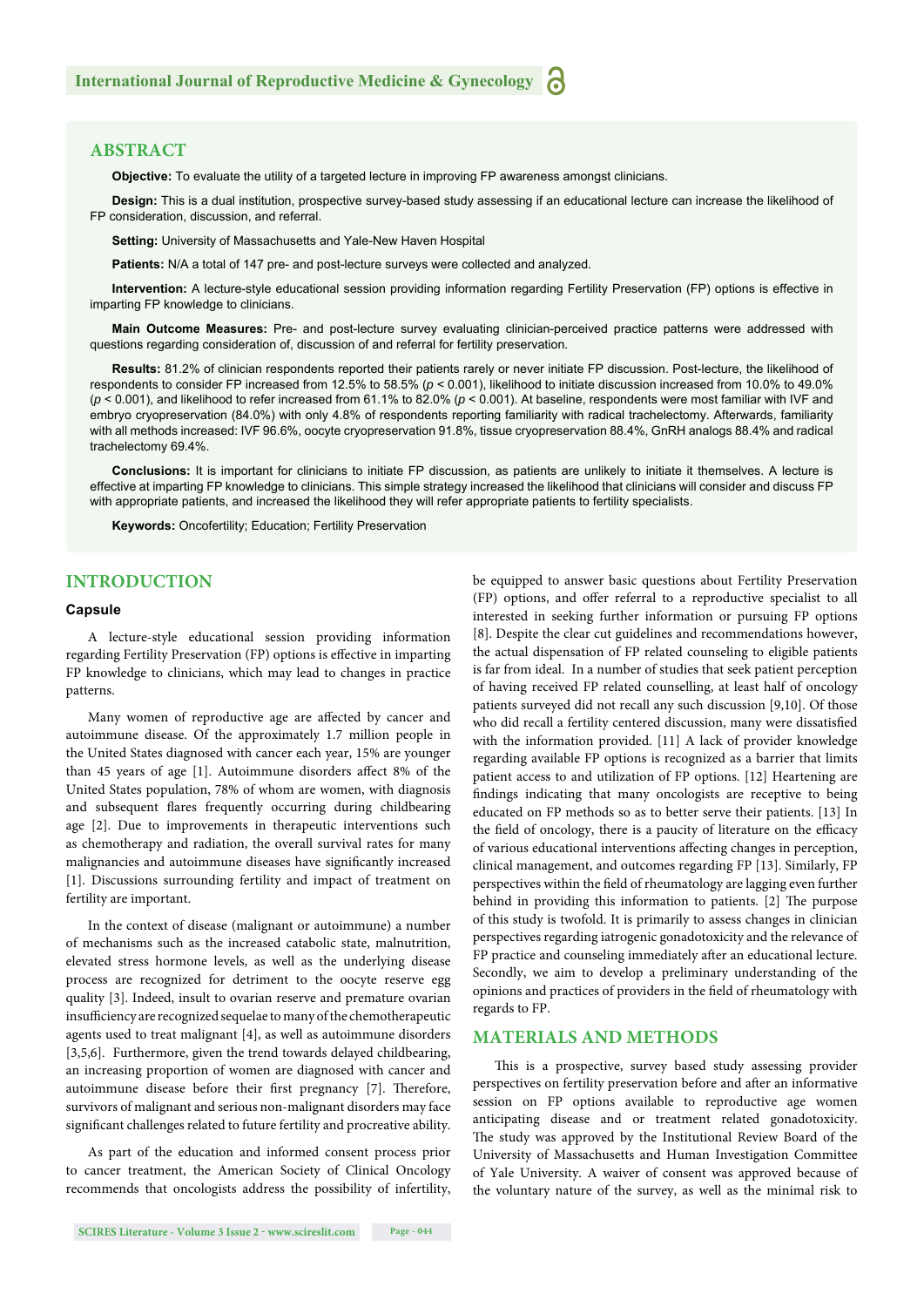survey participants. Appropriate departments at the two academic medical centers that provided care to reproductive aged women potentially affected by malignancy or autoimmune disease, were approached and offered the opportunity for their providers and trainees to hear a one-hour talk scheduled as a Grand Round session on the subject of iatrogenic gonadotoxicity and FP options. Between both institutions, investigators contacted the coordinator for the departments of Internal Medicine, Pediatrics, Hematology and Oncology, Rheumatology, Family Medicine, Pediatric Surgery, Pharmacy, Radiation Oncology, and Breast Oncology to arrange a time for presentation and subsequent survey distribution.

Lectures were given at UMMH between February 2014 – March 2014, and at Yale from July 2014 – February 2015.Lectures were given by the two of the investigators (AL and MP), as well as a Dr. Cindy Duke, a specialist in Reproductive Endocrinology and Fertility. Lecture content included a review of the literature surrounding the potential gonadotoxicity of chemotherapy and radiation therapy, as well as a description of the available methods of fertility preservation. Voluntary participation of attendees was requested; participants completed a pre-lecture survey that collected information on demographics, clinical practice pertinent to the research question, level of awareness of available FP options and perspective on potential barriers to utilization of FP services (Supplemental appendix 1). All lecture participants were invited to complete the dispensed surveys. Participants were excluded if they declined to complete the survey packet. Survey responses were included even if respondent elected not to complete all portions of the post-lecture survey.

Demographics were addressed with nine items in the questionnaire including gender, age range, race and ethnicity, level of training and years of practice, specialty, and previous education pertaining to FP, as well as the estimated annual number of eligible patients for FP consideration.

Current practice patterns were addressed with questions regarding discussion of and referral for FP. Four items assessed how often FP discussion was considered or initiated by the health provider, and how often such a discussion was initiated by the patient; response options were: Always, Sometimes, Rarely, Never, I do not have patients with cancer or rheumatologic conditions. Providers were asked regarding their practice of referring eligible patients for FP consultation and counseling by a fertility specialist with response options for referral ranging from < 10% of the time, to 76-100% of the time.

Health provider perspective relating to FP was evaluated in the context of their specialty: 1) how long the provider would be willing to delay definitive gonadotoxic treatment in a patient interested in FP, 2) would the provider be willing to consider a less-effective treatment option for better fertility outcomes, 3) patient age at which provider perceives FP as an option, 4) perception on percentage of patients in provider's practice who would benefit from FP counseling, and5) how quickly would provider like his/her patient to be seen after a referral for FP consultation by a fertility specialist is made. The providers' knowledge regarding FP options was assessed with the identification of methods with which he/she was familiar. The final question asked was for the participants to list perceived barriers to FP. Please refer to the supplemental document provided for a copy of the distributed questionnaire.

Content and context of the informative material included in the talk and survey questions were developed guided by review of existing medical literature up until September 1, 2013 on PubMed and Ovid Medline such that adequate time could be given for IRB approval prior to the scheduled lectures in 2014. Search keywords included fertility preservation, infertility, education, and survey. The content and context of the lecture and of the survey was reviewed, refined and finalized with input from all authors including Reproductive Endocrinologists, a Fellow in Reproductive Endocrinology and Infertility, and Residents in Obstetrics & Gynecology.

Following the pre-lecture survey, the topic of FP was immediately reviewed in a 60-minute power point presentation that was prepared for a multidisciplinary audience. Attendees were then requested to complete a post-lecture survey that assessed impact of lecture content and topic review on familiarity of audience with FP options and enquired of providers' future likelihood towards consideration, discussion, and referral for consultation regarding FP for eligible patients except for information on demographics, the post-lecture survey included all questions that were included in the pre-lecture survey*.* All responses the surveys collected were entered into a database shared between both institutions, with a unique study ID correlated to each participants pre- and post-lecture survey responses. Subsequent statistical analysis comparing both sets of pre and post lecture data.

### **Statistical Methods:**

Study data were collected and managed using REDCap (Research Electronic Data Capture), an electronic data capture tool hosted at University of Massachusetts Medical School [14]. Participant characteristics and response to questions were described with frequency and percent or mean and standard deviation. Differences in participant characteristics and responses to questions between institutions were compared with Students t-test for continuous variables and chi-square test or Fishers exact test (for categorical variables with cell counts less than 5). Survey questions were compared between pre and post-lecture with a chi-square test or Fishers exact test. Analyses were run using Stata/MP 13.1 (StataCorp. 2013. Stata Statistical Software: Release 13. College Station, TX: StataCorp LP). A two tailed *P* value of < 0.05 was considered to reflect statistical significance.

### **RESULTS**

A total of 147 sets of pre and post lecture surveys were collected, including 66 from the University of Massachusetts and 81 from Yale University. For a copy of survey questions, please refer to the supplemental materials provided at the end of this manuscript. Pre- and post-lecture answers were paired using a unique study ID. There were a number of participants who completed the pre-surgery questionnaire, but did not complete the post-survey questionnaire. Questions unanswered were excluded from analysis. Participant demographics are described in table 1. Some questions were left unanswered by various participants, thus accounting for discrepancy in the sample size of certain responses.

81.2% of clinician respondents reported that their patients rarely or never initiate FP discussion. Post-lecture, the likelihood of respondents to consider FP increased, as did likelihood to initiate discussion regarding FP, and likelihood to refer to a specialist for further FP counseling (Table 2). The survey also demonstrated that although after the informative session providers were more aware of the effect of gonadotoxic agents on fertility, the majority of providers were not willing to sacrifice any level of treatment efficacy in order to reduce the risk for gonadotoxicity (Table 3).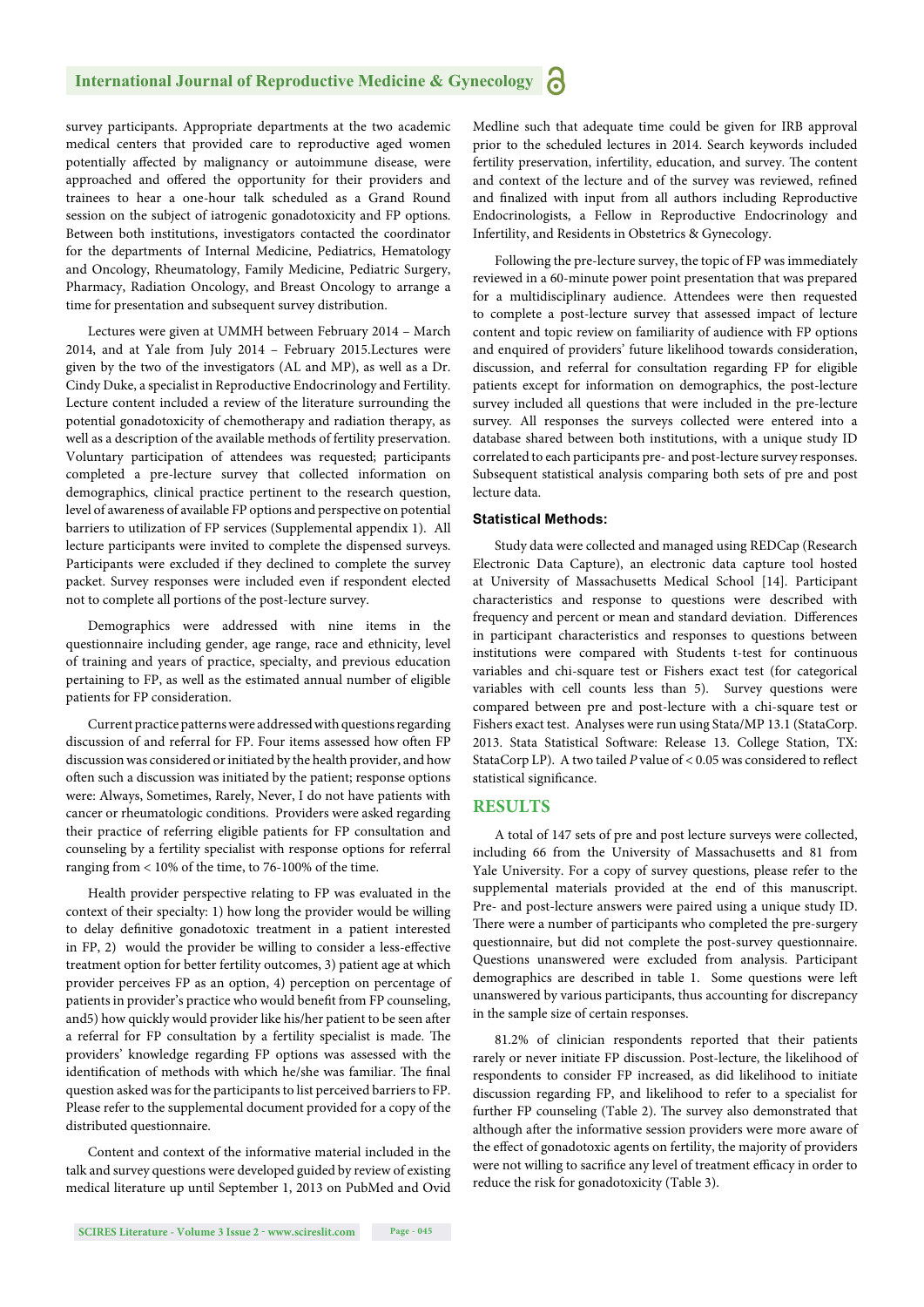| Table 1: Distribution of Demographics by Site.                                              |                     |                  |                    |           |                   |           |            |  |
|---------------------------------------------------------------------------------------------|---------------------|------------------|--------------------|-----------|-------------------|-----------|------------|--|
|                                                                                             | Total ( $N = 147$ ) |                  | Site               |           |                   |           |            |  |
|                                                                                             |                     |                  | UMass ( $N = 66$ ) |           | Yale ( $N = 81$ ) |           | $p$ -value |  |
|                                                                                             | Mean                | <b>SD</b>        | Mean               | <b>SD</b> | Mean              | <b>SD</b> |            |  |
| Age                                                                                         | 39.5                | 13.5             | 42.5               | 13.9      | 37.4              | 12.9      | 0.022      |  |
| Graduation year                                                                             | 1998                | 14.1             | 1994               | 14.6      | 2002              | 12.9      | 0.001      |  |
| Gender                                                                                      | N                   | $\%$             | N                  | %         | N                 | $\%$      |            |  |
| Male                                                                                        | 58                  | 41.1%            | 24                 | 39.3%     | 34                | 42.5%     | 0.706      |  |
| Female                                                                                      | 83                  | 58.9%            | 37                 | 60.7%     | 46                | 57.5%     |            |  |
|                                                                                             |                     | Race             |                    |           |                   |           |            |  |
| White                                                                                       | 106                 | 75.2%            | 45                 | 73.8%     | 61                | 76.3%     |            |  |
| Asian                                                                                       | 34                  | 24.1%            | 15                 | 24.6%     | 19                | 23.8%     | 0.677      |  |
| Both White & Asian                                                                          | $\mathbf{1}$        | 0.7%             | $\mathbf{1}$       | 1.6%      | 0                 | 0.0%      |            |  |
|                                                                                             |                     | <b>Ethnicity</b> |                    |           |                   |           |            |  |
| Hispanic                                                                                    | 5                   | 3.6%             | $\mathbf{1}$       | 1.8%      | $\overline{4}$    | 4.9%      | 0.649      |  |
| Non-Hispanic                                                                                | 133                 | 96.4%            | 56                 | 98.2%     | 77                | 95.1%     |            |  |
| <b>Level of Training</b>                                                                    |                     |                  |                    |           |                   |           |            |  |
| Attending                                                                                   | 51                  | 36.4%            | 34                 | 56.7%     | 17                | 21.3%     |            |  |
| <b>Nurse</b>                                                                                | 11                  | 7.9%             | 0                  | 0.0%      | 11                | 13.8%     |            |  |
| Fellow                                                                                      | 10                  | 7.1%             | 5                  | 8.3%      | 5                 | 6.3%      | < 0.001    |  |
| Resident                                                                                    | 38                  | 27.1%            | 10                 | 16.7%     | 28                | 35.0%     |            |  |
| <b>Medical Student</b>                                                                      | 3                   | 2.1%             | 1                  | 1.7%      | $\overline{c}$    | 2.5%      |            |  |
| Other                                                                                       | 27                  | 19.3%            | 10                 | 16.7%     | 17                | 21.3%     |            |  |
| In an average year how many of your female patients have a cancer or rheumatology diagnosis |                     |                  |                    |           |                   |           |            |  |
| < 10                                                                                        | 40                  | 29.2%            | 21                 | 36.2%     | 19                | 24.1%     |            |  |
| 10 to 50                                                                                    | 40                  | 29.2%            | 13                 | 22.4%     | 27                | 34.2%     |            |  |
| 51 to 100                                                                                   | 14                  | 10.2%            | $\overline{7}$     | 12.1%     | $\overline{7}$    | 8.9%      | 0.378      |  |
| > 100                                                                                       | 20                  | 14.6%            | 9                  | 15.5%     | 11                | 13.9%     |            |  |
| I do not have patients with cancer or a rheumatologic<br>diagnosis                          | 23                  | 16.8%            | 8                  | 13.8%     | 15                | 19.0%     |            |  |

| Table 2: Distribution of Lecture Survey Questions Pre- vs Post-Lecture.                                                                                              |                                                                                                           |                   |              |               |         |  |  |  |  |
|----------------------------------------------------------------------------------------------------------------------------------------------------------------------|-----------------------------------------------------------------------------------------------------------|-------------------|--------------|---------------|---------|--|--|--|--|
|                                                                                                                                                                      |                                                                                                           | <b>Time Point</b> |              |               |         |  |  |  |  |
|                                                                                                                                                                      | Pre-Lecture                                                                                               |                   | Post-Lecture | $P$ -value    |         |  |  |  |  |
|                                                                                                                                                                      | N                                                                                                         | $\%$              | N            | $\frac{0}{0}$ |         |  |  |  |  |
|                                                                                                                                                                      | How often do you initiate Fertility Preservation discussions with female cancer or rheumatologic patients |                   |              |               |         |  |  |  |  |
| Always                                                                                                                                                               | 14                                                                                                        | 10.0%             | 70           | 49.0%         |         |  |  |  |  |
| Sometimes                                                                                                                                                            | 26                                                                                                        | 18.6%             | 54           | 37.8%         | < 0.001 |  |  |  |  |
| Rarely                                                                                                                                                               | 30                                                                                                        | 21.4%             | 5            | 3.5%          |         |  |  |  |  |
| Never                                                                                                                                                                | 33                                                                                                        | 23.6%             | 0            | 0.0%          |         |  |  |  |  |
|                                                                                                                                                                      | How often do you consider future fertility in your female cancer patients or rheumatic patients           |                   |              |               |         |  |  |  |  |
| Always                                                                                                                                                               | 17                                                                                                        | 12.5%             | 83           | 58.5%         |         |  |  |  |  |
| Sometimes                                                                                                                                                            | 40                                                                                                        | 29.4%             | 48           | 33.8%         | < 0.001 |  |  |  |  |
| Rarely                                                                                                                                                               | 25                                                                                                        | 18.4%             | 0            | $0.0\%$       |         |  |  |  |  |
| Never                                                                                                                                                                | 19                                                                                                        | 14.0%             | $\mathbf 0$  | 0.0%          |         |  |  |  |  |
| What percent of your female cancer or rheumatologic patients do you currently refer to a specialist for fertility counseling and potential treatment                 |                                                                                                           |                   |              |               |         |  |  |  |  |
| < 10%                                                                                                                                                                | 70                                                                                                        | 51.1%             | 6            | 4.2%          |         |  |  |  |  |
| 10-50%                                                                                                                                                               | 12                                                                                                        | 8.8%              | 32           | 22.5%         | < 0.001 |  |  |  |  |
| 51-75%                                                                                                                                                               | 8                                                                                                         | 5.8%              | 32           | 22.5%         |         |  |  |  |  |
| 76-100%                                                                                                                                                              | 6                                                                                                         | 4.4%              | 55           | 38.7%         |         |  |  |  |  |
| If you had a female cancer or rheumatologic patient interested in pursuing fertility preservation options, what percentage of them do you think would benefit from a | referral to a specialist to discuss fertility preservation                                                |                   |              |               |         |  |  |  |  |
| < 10%                                                                                                                                                                | 13                                                                                                        | 11.0%             | $\mathbf{1}$ | 0.7%          |         |  |  |  |  |
| 10-50%                                                                                                                                                               | 33                                                                                                        | 28.0%             | 15           | 10.8%         |         |  |  |  |  |
| 51-75%                                                                                                                                                               | 18                                                                                                        | 15.3%             | 25           | 18.0%         | < 0.001 |  |  |  |  |
| 76-100%                                                                                                                                                              | 54                                                                                                        | 45.8%             | 89           | 64.0%         |         |  |  |  |  |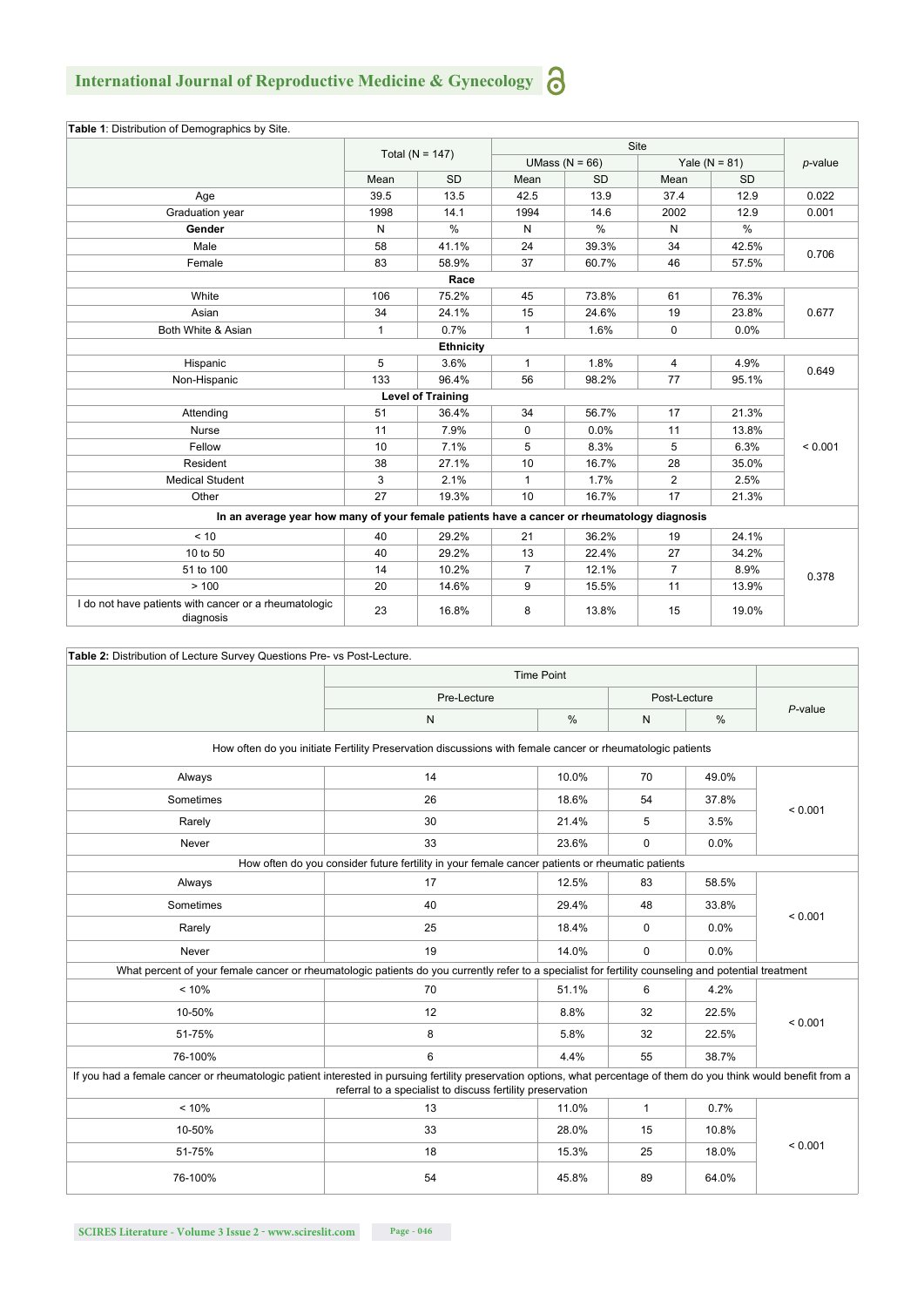When asked about willingness to address FP with pre-pubertal patients, post-lecture, the respondents were significantly more likely to initiate FP related discussion. Pre-lecture, 31.3% believed that FP related conversation would be appropriate for a child  $< 7$  years old. Post-lecture, this increased to  $52.4\%$  ( $p = 0.05$ ). Similarly, the percentage of participants willing to engage a patient 7-13 years of age in a FP discussion increased from 42.9% pre-lecture, to 74.1% post-lecture  $(p < 0.05)$ .

Specialty related differences in providers' practice and perspectives relating to FP were apparent. Health providers in the discipline of rheumatology were more likely to give consideration to FP and initiate FP discussions compared to providers in other surveyed disciplines. Rheumatologists were also most willing to discuss FP with their patients, as well as more likely to refer their patients to a specialist for FP discussion as compared to other providers in the combined categories (Table 4).

Prior to the lecture, *In Vitro* Fertilization (IVF) and embryo cryopreservation were the two FP methods that providers were most familiar with (84.0%), with only 4.8% of respondents reporting familiarity with radical trachelectomy (Figure 1). Awareness about all existing methods of FP amongst participants significantly improved post-lecture (Figure 1). In identifying notable barriers to patient referral to infertility specialist for FP discussion, commonly cited concerns included not having access to FP specialists (29.6%), baseline poor disease prognosis (20.4%), and lack of time due to emergent need to start therapy  $(28.6\%)$ . In addition, there was no significant difference in the attitudes of male respondents as compared with their female counterparts (Table 5).

### **DISCUSSION**

This prospective survey based study was undertaken to assess status of and changes in clinician perspectives regarding iatrogenic gonadotoxicity and FP practice and counseling immediately after an informative lecture. We have demonstrated that the familiarity with FP options and likelihood for providers to refer eligible patients to FP specialists increased following a lecture detailing the effect of treatment on fertility and possible methods to preserve reproductive function. This was observed regardless of level of training, and regardless of gender. Although there are existing studies on the efficacy of educational interventions for medical providers, there is a paucity of data on this subject pertaining to changes in perception, clinical management, and outcomes following education on FP.

| Table 3: Informative Session Did Not Significantly Change Opinion of Treatment Planning.                                                                                  |    |                                                       |    |              |            |
|---------------------------------------------------------------------------------------------------------------------------------------------------------------------------|----|-------------------------------------------------------|----|--------------|------------|
|                                                                                                                                                                           |    |                                                       |    |              |            |
|                                                                                                                                                                           |    | Pre-Lecture                                           |    | Post-Lecture | $P$ -value |
|                                                                                                                                                                           | N  | $\%$                                                  | N  | $\%$         |            |
| If you had a female cancer or rheumatic patient interested in pursuing Fertility Preservation options, how long would you be willing to delay fertility-effecting         |    |                                                       |    |              |            |
|                                                                                                                                                                           |    | treatment initiation                                  |    |              |            |
| $<$ 1 day                                                                                                                                                                 | 11 | 9.9%                                                  | 3  | 2.4%         |            |
| $1-2$ days                                                                                                                                                                | 23 | 20.7%                                                 | 25 | 20.2%        |            |
| 3-7 days                                                                                                                                                                  | 20 | 18.0%                                                 | 28 | 22.6%        |            |
| 1-2 weeks                                                                                                                                                                 | 37 | 33.3%                                                 | 47 | 37.9%        | 0.213      |
| > 2 weeks                                                                                                                                                                 | 20 | 18.0%                                                 | 21 | 16.9%        |            |
| If you are willing to consider a less effective cancer or rheumatologic treatment regimen in an attempt to preserve fertility, what level of treatment efficacy would you |    |                                                       |    |              |            |
|                                                                                                                                                                           |    | be willing to sacrifice for better fertility outcomes |    |              |            |
| Not willing to sacrifice any efficacy                                                                                                                                     | 54 | 46.6%                                                 | 31 | 25.6%        |            |
| < 1% efficacy                                                                                                                                                             | 16 | 13.8%                                                 | 26 | 21.5%        |            |
| 1-5% efficacy                                                                                                                                                             | 34 | 29.3%                                                 | 55 | 45.5%        | 0.003      |
| > 5% efficacy                                                                                                                                                             | 12 | 10.3%                                                 | 9  | 7.4%         |            |
|                                                                                                                                                                           |    |                                                       |    |              |            |

**Table 4:** Rheumatologists Most Likely to Discuss and Consider FP – Likelihood Increased Further Post-Lecture.

|                                                                                                                                                      | Pre-Lecture                                                                                                     |               |                           |               | Post-Lecture                     |               |                           |         |  |
|------------------------------------------------------------------------------------------------------------------------------------------------------|-----------------------------------------------------------------------------------------------------------------|---------------|---------------------------|---------------|----------------------------------|---------------|---------------------------|---------|--|
|                                                                                                                                                      | Not Rheumatology<br>$(N = 127)$                                                                                 |               | Rheumatology ( $N = 11$ ) |               | Not Rheumatology ( $N =$<br>127) |               | Rheumatology ( $N = 11$ ) |         |  |
|                                                                                                                                                      | N                                                                                                               | $\frac{0}{0}$ | N                         | $\frac{0}{0}$ | N                                | $\frac{0}{0}$ | N                         | %       |  |
|                                                                                                                                                      | How often do you initiate Fertility Preservation discussions with these female cancer or rheumatologic patients |               |                           |               |                                  |               |                           |         |  |
| Always                                                                                                                                               | 12                                                                                                              | 9.5%          | 2                         | 18.2%         | 60                               | 47.6%         | $\overline{7}$            | 63.6%   |  |
| Sometimes                                                                                                                                            | 21                                                                                                              | 16.7%         | 5                         | 45.5%         | 49                               | 38.9%         | 4                         | 36.4%   |  |
| Rarely                                                                                                                                               | 26                                                                                                              | 20.6%         | 4                         | 36.4%         | 4                                | 3.2%          | $\Omega$                  | $0.0\%$ |  |
| Never                                                                                                                                                | 32                                                                                                              | 25.4%         | $\Omega$                  | $0.0\%$       | 0                                | $0.0\%$       | $\Omega$                  | $0.0\%$ |  |
|                                                                                                                                                      | How often do you consider future fertility in your female cancer patients or rheumatic patients                 |               |                           |               |                                  |               |                           |         |  |
| Always                                                                                                                                               | 16                                                                                                              | 12.9%         |                           | 11.1%         | 72                               | 57.6%         | 7                         | 63.6%   |  |
| Sometimes                                                                                                                                            | 35                                                                                                              | 28.2%         | 5                         | 55.6%         | 43                               | 34.4%         | 4                         | 36.4%   |  |
| Rarely                                                                                                                                               | 22                                                                                                              | 17.7%         | 3                         | 33.3%         | $\Omega$                         | $0.0\%$       | $\Omega$                  | $0.0\%$ |  |
| Never                                                                                                                                                | 18                                                                                                              | 14.5%         | $\Omega$                  | $0.0\%$       | $\Omega$                         | $0.0\%$       | $\Omega$                  | $0.0\%$ |  |
| What percent of your female cancer or rheumatologic patients do you currently refer to a specialist for fertility counseling and potential treatment |                                                                                                                 |               |                           |               |                                  |               |                           |         |  |
| < 10%                                                                                                                                                | 64                                                                                                              | 51.2%         | 5                         | 55.6%         | 4                                | 3.2%          |                           | 9.1%    |  |
| 10-50%                                                                                                                                               | 10                                                                                                              | 8.0%          | $\overline{2}$            | 22.2%         | 29                               | 23.2%         | $\overline{2}$            | 18.2%   |  |
| 51-75%                                                                                                                                               | 6                                                                                                               | 4.8%          | $\overline{2}$            | 22.2%         | 31                               | 24.8%         |                           | 9.1%    |  |
| 76-100%                                                                                                                                              | 6                                                                                                               | 4.8%          | $\Omega$                  | $0.0\%$       | 45                               | 36.0%         | 7                         | 63.6%   |  |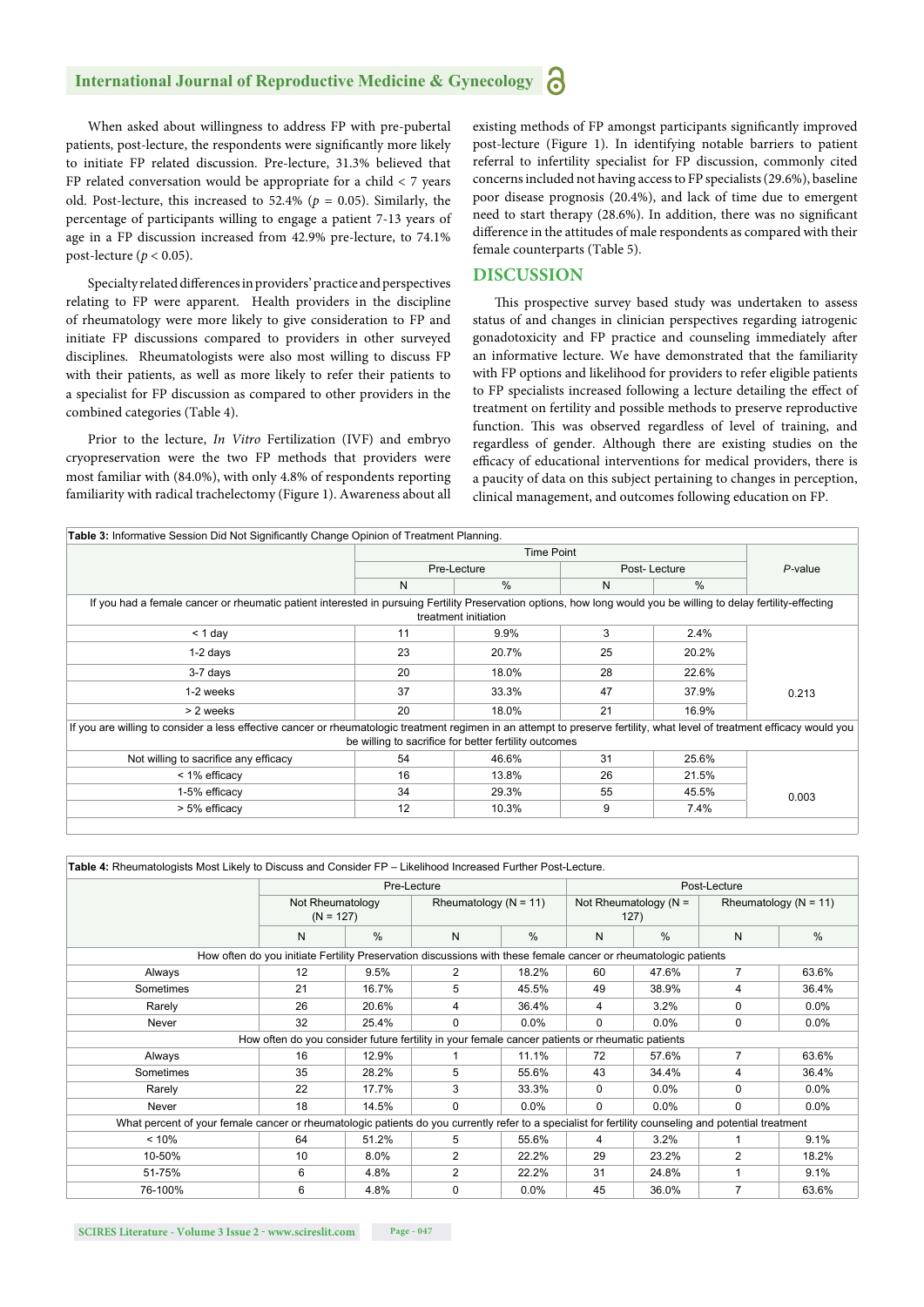Strengths of our study include the dual site approach and standardization of interventions (lecture and surveys) between the two academic sites improved the power and inclusion of health care providers across multiple disciplines. In addition, there is limited data on the importance of educating the general clinician population regarding FP. This project was intended to fill this gap and be a study to evaluate the need for FP education across multiple sub-specialties. As our study was limited two academic centers in the Northeast region of the United States, and results may not be generalizable to all practice settings in various other regions. In addition, this study was survey-based. Although the survey was designed based on a literature review with influence from previously published FP-related surveys, it was not validated. In addition, the relatively low sample size may introduce a source of bias in the results.

Providers responses identify that discussion on FP concepts is best introduced by the health provider as patients are unlikely to the first to initiate discussions regarding FP despite future fertility being of interest and of relevance, as has been noted in prior studies [10,15]. Retrospectively, an abundance of these patients do not even remember discussing FP with their clinicians [9,16] and many of those who do remember such a discussion are dissatisfied with the quality and amount of information provided [11]. Our study underscores a need for and importance of clinicians leading discussion on the subject of FP when interacting with reproductive age patients suffering from conditions that are detrimental to reproductive biology, or those



anticipating gonadotoxic treatment, as patients are perceived as unlikely to bring up this topic themselves.

Existing data support that future fertility is a significant concern for reproductive age survivors and their families. Among adolescents with hematologic cancers, 81% of patients and 93% of parents were interested in family planning even if it was experimental [17]. Our data suggests that clinicians may not be aware of the importance FP to their patients. Our intervention was simple and straightforward – a one-hour lecture. Following this intervention, likelihood of clinicians to consider FP and likelihood to discuss FP was higher, underscoring the importance of continued education to better align physician awareness with patient interests.

The American Society of Clinical Oncologists (ASCO) cites that a significant barrier to FP discussion includes lack of knowledge regarding FP methods [8]. Our study supports that an educational lecture is effective at increasing awareness of FP options. This educational method also conveys the complexity in FP methods and the value of referral to a reproductive specialist. ASCO recommends that oncologists address the possibility of infertility and to be equipped to answer basic question about FP options. Given that the oncologist has many clinical issues to address, the general medical community including the patient's primary care physician should be able to address basic FP options as well. Of concern were the lacking awareness of FP resources available to the community within the tertiary care institutions where the surveys were undertaken. This lack of knowledge regarding FP options is a recognized barrier in the literature [12] and our data corroborates with this. Forman et al found that oncologists specifically are receptive to being educated on FP methods [13]. Similarly, we found that this interest in expanding knowledge about FP was not limited to oncologists, but generalizable to primary care providers and specialists alike. Since the interest is there, there should be an increase of educational material intended not only for oncologists and specialists, but generalists as well.

Lack of patient access to FP access was cited as a reason for not engaging eligible patients in FP related discussion. Given that a number of fertility clinics offer FP options currently, the provider discernment of "lacking access" is a misperception that needs to be corrected through awareness enhancing campaigns. As these services are widely available at fertility clinics, this is largely a financial and logistics issue that needs to be addressed on institutional and regional

|                                                                                                                                                      |                                                                                                 | Pre-Lecture |    |        |          | Post-Lecture  |          |               |  |
|------------------------------------------------------------------------------------------------------------------------------------------------------|-------------------------------------------------------------------------------------------------|-------------|----|--------|----------|---------------|----------|---------------|--|
|                                                                                                                                                      |                                                                                                 | Male        |    | Female |          | Male          |          | Female        |  |
|                                                                                                                                                      | N                                                                                               | %           | N  | %      | N        | $\frac{0}{0}$ | N        | $\frac{0}{0}$ |  |
| How often do you initiate Fertility Preservation discussions with these female cancer or rheumatologic patients                                      |                                                                                                 |             |    |        |          |               |          |               |  |
| Always                                                                                                                                               | 8                                                                                               | 14.0%       | 6  | 7.3%   | 29       | 50.9%         | 39       | 47.6%         |  |
| Sometimes                                                                                                                                            | 8                                                                                               | 14.0%       | 18 | 22.0%  | 20       | 35.1%         | 33       | 40.2%         |  |
| Rarely                                                                                                                                               | 18                                                                                              | 31.6%       | 12 | 14.6%  | 2        | 3.5%          | 2        | 2.4%          |  |
| Never                                                                                                                                                | 8                                                                                               | 14.0%       | 24 | 29.3%  | 0        | $0.0\%$       | 0        | 0.0%          |  |
|                                                                                                                                                      | How often do you consider future fertility in your female cancer patients or rheumatic patients |             |    |        |          |               |          |               |  |
| Always                                                                                                                                               | 9                                                                                               | 15.8%       | 8  | 10.3%  | 33       | 58.9%         | 47       | 57.3%         |  |
| Sometimes                                                                                                                                            | 17                                                                                              | 29.8%       | 23 | 29.5%  | 18       | 32.1%         | 29       | 35.4%         |  |
| Rarely                                                                                                                                               | 12                                                                                              | 21.1%       | 13 | 16.7%  | $\Omega$ | $0.0\%$       | 0        | 0.0%          |  |
| Never                                                                                                                                                | 3                                                                                               | 5.3%        | 15 | 19.2%  | $\Omega$ | $0.0\%$       | $\Omega$ | $0.0\%$       |  |
| What percent of your female cancer or rheumatologic patients do you currently refer to a specialist for fertility counseling and potential treatment |                                                                                                 |             |    |        |          |               |          |               |  |
| < 10%                                                                                                                                                | 26                                                                                              | 45.6%       | 43 | 54.4%  | 4        | 7.0%          |          | 1.2%          |  |
| 10-50%                                                                                                                                               | 6                                                                                               | 10.5%       | 6  | 7.6%   | 16       | 28.1%         | 16       | 19.8%         |  |
| 51-75%                                                                                                                                               | 5                                                                                               | $8.8\%$     | 3  | 3.8%   | 11       | 19.3%         | 20       | 24.7%         |  |
| 76-100%                                                                                                                                              | 4                                                                                               | 7.0%        | 2  | 2.5%   | 20       | 35.1%         | 33       | 40.7%         |  |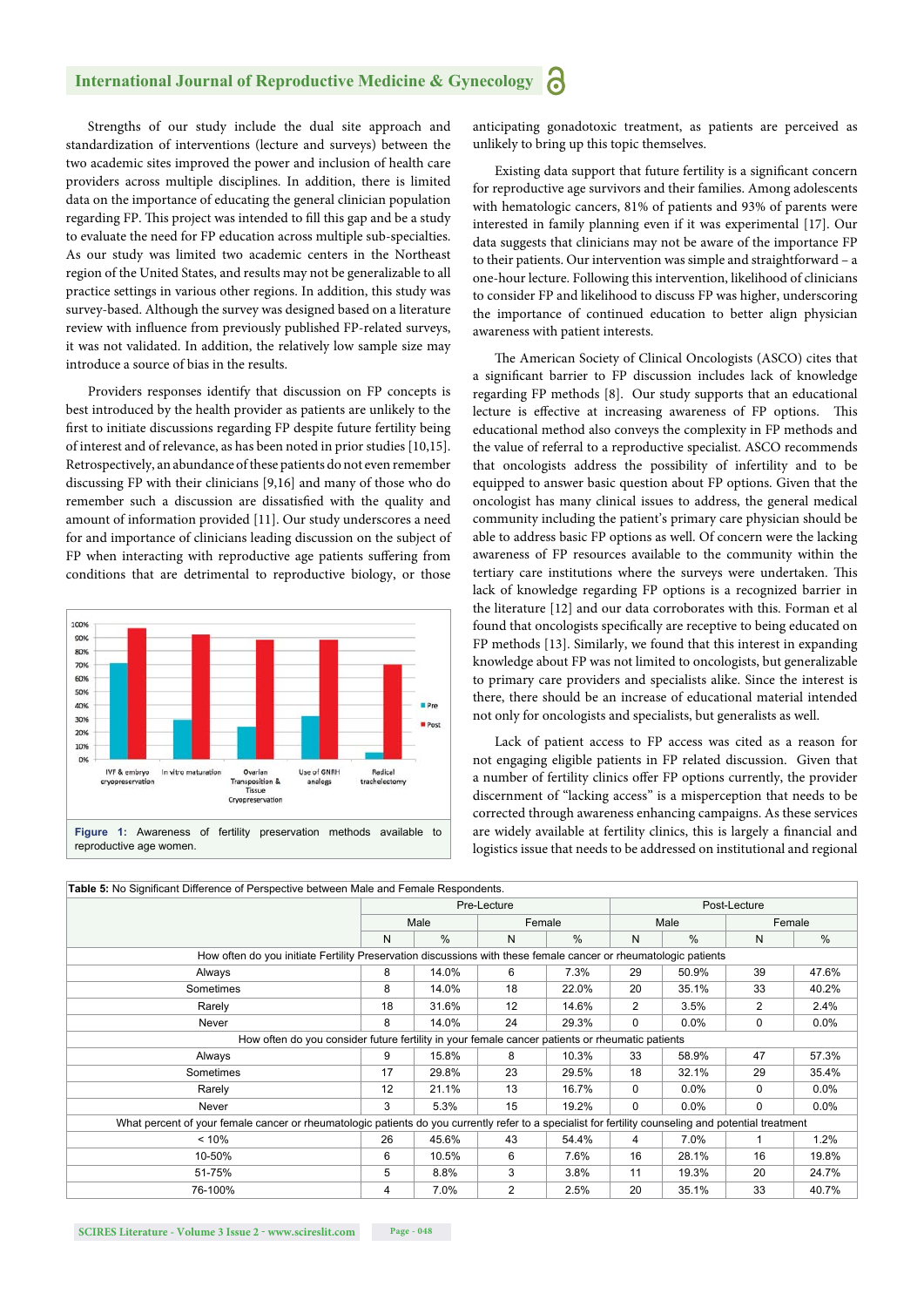levels. Other barriers cited post-lecture included poor disease prognosis, emergent need to start therapy, and patient refusal. This is not unexpected as they are sound reasons for not pursuing FP. As knowledge increases, the ability to screen for FP-inappropriate patients should improve as well, and our data supports this. Indeed, a need for timeliness of intervention, and concerns regarding consequences of delaying definitive therapy were apparent in survey responses. Provider's awareness of time constraints relating to the various FP options, and time needed to collaborate with a fertility specialist, can be particularly meaningful in allowing an individual patient autonomy in the decision-making process that can impact the quality of her living years.

Approximately half of the respondents were attending-levels, while the other half were largely trainees (medical students, residents, fellows). Regardless of level of training, there was interest in the topic of FP. In a sub-analysis done at the University of Massachusetts, knowledge regarding FP, consideration of FP, and likelihood to discuss FP with appropriate patients increased post-lecture regardless of level of training. However, trainees were more likely to refer patients to FP specialists. This may be a reflection of attending-level referrals being limited to those patients that are more appropriate, while trainees may refer all-comers. Regardless, the entire medical spectrum from student to professor benefited from the contents of the lecture. This implies that there needs to be investment in educating not only the trainees, but the entire medical field as regardless of level of training, learning does not stop.

It is well known that cyclophosphamide given in dosages commonly prescribed to patients with autoimmune disease impacts female fertility [18]. It has also been shown that women with autoimmune disease care deeply about their future reproductive potential [19]. The American College of Rheumatology Task Force Panel affirms that many of their patients are interested in their reproductive health, to the point where they included in their guidelines specific management options for women with lupus nephritis who desire to preserve their fertility [20]. Our data reflects this improved level of awareness regarding FP amongst providers in the field of rheumatology as compared to other disciplines. These respondents were more likely to consider FP, discuss it with their patients, and also more likely to refer appropriate patients to FP specialists. The observed differences can be hypothesized to be attributable to a chronic nature of rheumatologic illnesses, allowing providers to focus on long-term implications of disease of treatment. This is in contrast with the relatively more acute presentation and deemed urgency for intervention for malignant disorders. The perception of autoimmune disease as a chronic disease may create a ripe platform for discussion of long-term consequences of treatment, of which fertility is a cornerstone.

### **CONCLUSIONS**

Successes in improving survival and longevity through advancements in health care access and improvements in therapeutics need not come at the expense of compromise in life quality. It is incumbent upon the healthcare providers to consider and discuss future procreative ability and ovarian function for reproductive age patients afflicted with chronic diseases and malignant disorders, when formulating individualized treatment plans for each patient. Our study suggests that an informative lecture is an effective means of imparting

FP knowledge to providers across healthcare disciplines. Providers across disciplines should not only be familiar with the available FP options, but also familiarize themselves with FP resources available to their patients, both locally and regionally and refer interested patients to appropriate fertility preservation specialists as a priority.

### **ACKNOWLEDGEMENTS**

The authors thank Dr. Cindy Duke for her assistance in preparing and presenting lecture material at grand rounds.

### **REFERENCES**

- 1. Cancer Treatment and Survivorship Facts & Figures 2012-2013. American Cancer Society. 2012. https://goo.gl/EvJJvi
- 2. Lee SJ1, Schover LR, Partridge AH, Patrizio P, Katsifis GE, Tzioufas AG. Ovarian failure in systemic lupus erythematosus patients treated with pulsed intravenous cyclophosphamide. Lupus. 2004; 13: 673-678. https://goo.gl/5DPCps
- 3. Meirow D, Biederman H, Anderson RA, Wallace WH. Toxicity of chemotherapy and radiation on female reproduction. Clin Obstet Gynecol. 2010; 53: 727- 739. https://goo.gl/xkrkKL
- 4. Chemaitilly W, Mertens AC, Mitby P, Whitton J, Stovall M, Yasui Y, et al. Acute ovarian failure in the childhood cancer survivor study. J Clin Endocrinol Metab. 2006; 91: 1723-1728. https://goo.gl/MxgsG2
- 5. Ioannidis JP, Katsifis GE, Tzioufas AG, Moutsopoulos HM. Predictors of sustained amenorrhea from pulsed intravenous cyclophosphamide in premenopausal women with systemic lupus erythematosus. J Rheumatol. 2002; 29: 2129-2135. https://goo.gl/c5d42r
- 6. Boumpas DT, Austin HA, Vaughan EM, Yarboro CH, Klippel JH, Balow JE. Risk for sustained amenorrhea in patients with systemic lupus erythematosus receiving intermittent pulse cyclophosphamide therapy. Ann Intern Med. 1993; 119: 366-369. https://goo.gl/QvRBoJ
- 7. Martin JA, Hamilton BE, Sutton PD, Ventura SJ, Menacker F, Kirmeyer S. Births: final data for 2004. Natl Vital Stat Rep. 2006; 55: 1-101. https://goo.gl/saEFc5
- 8. Wallace WH, Hagerty K, et al. American Society of Clinical Oncology recommendations on fertility preservation in cancer patients. J Clin Oncol. 2006; 24: 2917-2931. https://goo.gl/yWNq4B
- 9. Schover LR, Brey K, Lichtin A, Lipshultz LI, Jeha S. Knowledge and experience regarding cancer, infertility, and sperm banking in younger male survivors. J Clin Oncol. 2002; 20: 1880-1889. https://goo.gl/KmYzUR
- 10. Schover LR, Rybicki LA, Martin BA, Bringelsen KA. Having children after cancer. A pilot survey of survivors' attitudes and experiences. Cancer. 1999; 86: 697-709. https://goo.gl/PUJR8K
- 11. Partridge AH, Gelber S, Peppercorn J, Sampson E, Knudsen K, Laufer M, et al. Web-based survey of fertility issues in young women with breast cancer. J Clin Oncol. 2004; 22: 4174-4183. https://goo.gl/zF65FL
- 12. Quinn GP, Vadaparampil ST, Gwede CK, Miree C, King LM, Clayton HB, et al. Discussion of fertility preservation with newly diagnosed patients: oncologists' views. J Cancer Surviv. 2007; 1: 146-155. https://goo.gl/DCjMfY
- 13. Forman EJ, Anders CK, Behera MA. A nationwide survey of oncologists regarding treatment-related infertility and fertility preservation in female cancer patients. Fertil Steril. 2010; 94: 1652-1656. https://goo.gl/oa9r4L
- 14. Harris PA, Taylor R, Thielke R, Payne J, Gonzalez N, Conde JG. Research electronic data capture (REDCap)--a metadata-driven methodology and workflow process for providing translational research informatics support. J Biomed Inform. 2009; 42: 377-381. https://goo.gl/4EV5v3
- 15. Zebrack BJ, Casillas J, Nohr L, Adams H, Zeltzer LK. Fertility issues for young adult survivors of childhood cancer. Psychooncology. 2004; 13: 689- 699. https://goo.gl/6XRBM2
- 16. Duffy CM, Allen SM, Clark MA. Discussions regarding reproductive health for young women with breast cancer undergoing chemotherapy. J Clin Oncol. 2005; 23: 766-773. https://goo.gl/e6W2tx